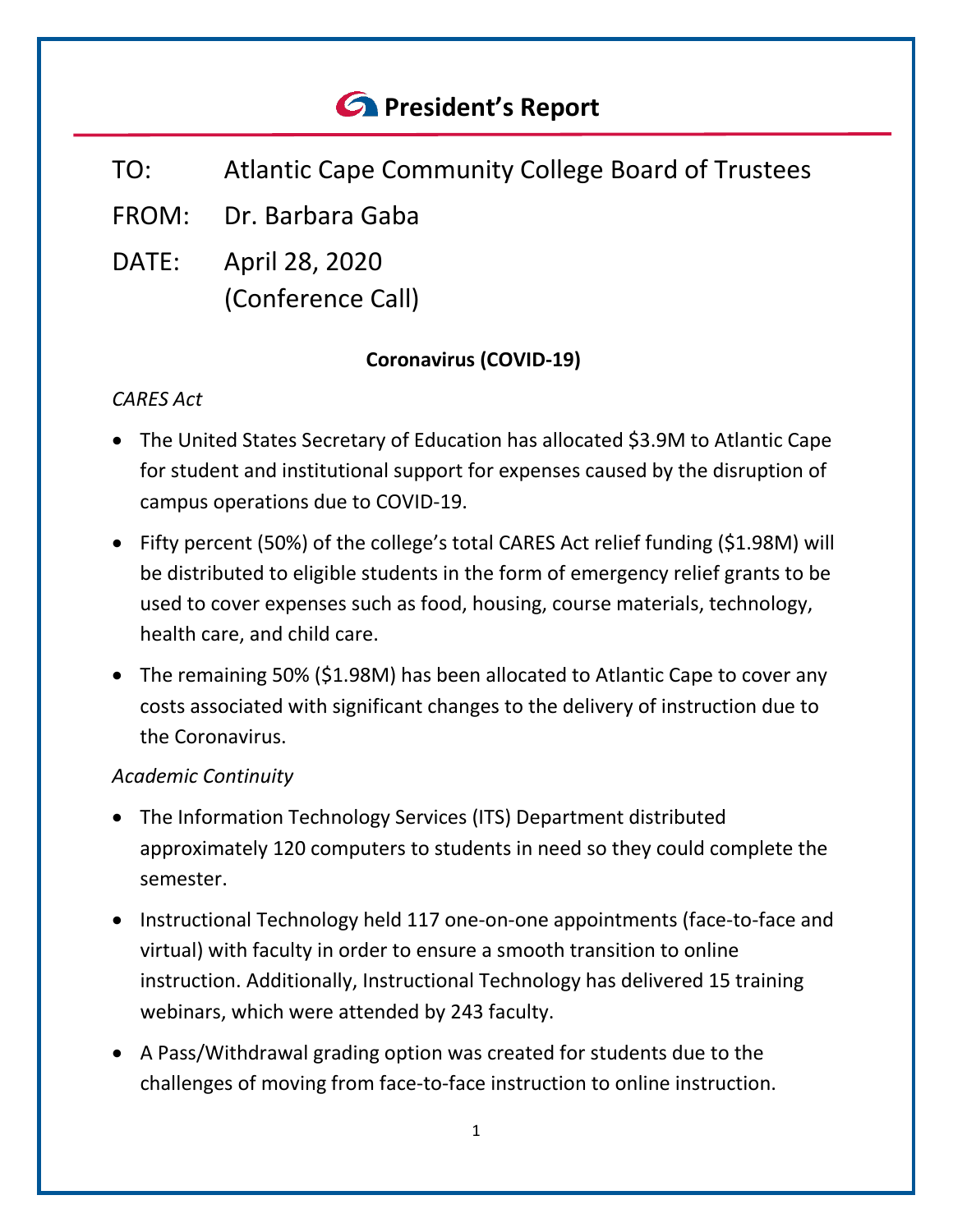• Donna Vassallo, Dean of Professional Studies, High School Initiatives and Internships, continues to work with high schools offering dual enrollment courses this semester. All of our college faculty teaching concurrent courses are teaching the high school students remotely.

### *Student Support*

- The Testing Office acquired the appropriate equipment and completed the training necessary to administer the Accuplacer Placement Test remotely.
- Students can now make appointments from the website for appointments to meet with Admissions, Testing and Advising representatives. There have been over 600 appointments scheduled for advising.

#### *Business Continuity*

• Pursuant to Governor Murphy's Executive Order on March 16, non-essential employees began working from home on Wednesday, March 18. In order to ensure that staff had the tools they needed to continue working from home, 75 staff members were provided with remote access (VPN) capabilities.

#### **Communication**

- Marketing and College Relations built a Coronavirus hub on the college's website – [atlantic.edu/coronavirus,](http://www.atlantic.edu/about/covid/index.php) which initially communicated the Center for Disease Control and New Jersey Governor's direction regarding the early stages of the pandemic. Since then it has evolved into a student's one-stop page for completing their courses online. We continue to add to this content as new information becomes available.
- The Marketing and College Relations team has also begun video communications in earnest. Dr. Gaba has released two videos this past month, and Marketing is developing guidelines for the college community to produce videos for the college's website and social media.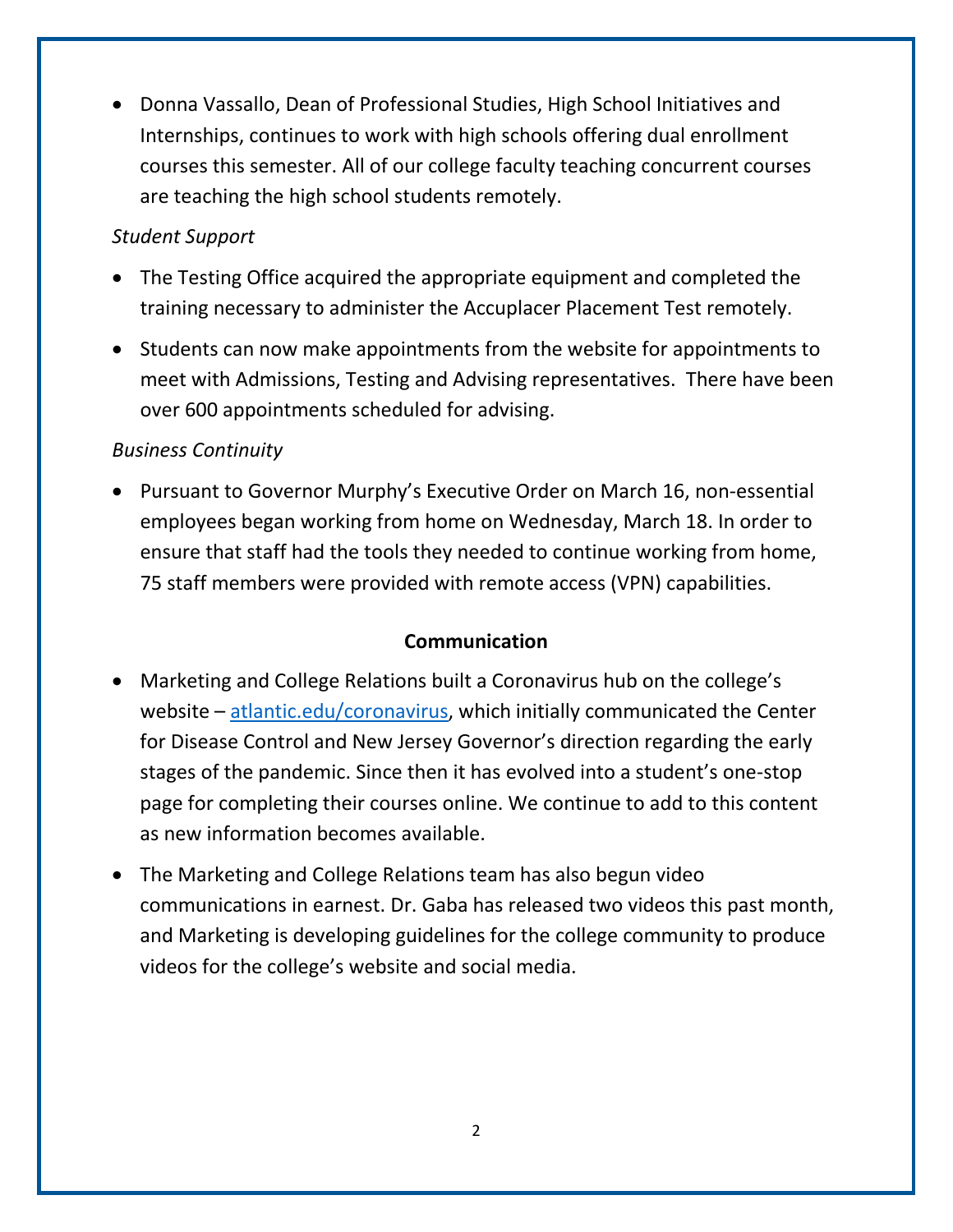#### **Marketing**

- Videos are being developed to promote summer and fall enrollment. Media options are being reviewed for streaming TV, Google, and Social Media buy to raise community awareness of the college's degree and non-degree options.
- April is Community College Awareness month. In conjunction with the Atlantic Cape Foundation, College Relations pitched local media about student alumni who are #NJCCCHeroes and supported it with posts on social media. We are currently working with our Nursing Department as several of the faculty are actively "re-enlisting" in the fight against Coronavirus.

#### **Recruitment**

• The Admissions office posted a Virtual New Jersey STARS Information Session on the website.

#### **Fundraising**

- This year's Restaurant Gala has been officially cancelled. However, The Resource Development Department has contacted all purchasers of Gala tickets and tables as well as all sponsors and asked them to donate those funds to the Student Emergency Fund. In addition, Constant Contact messages have been sent to nearly 3,000 individuals and companies asking for donations in support of the Student Emergency Fund.
- As more nurses and healthcare workers are needed on the front lines in the fight against the Coronavirus pandemic, the Foundation established a separate emergency fund to support our nursing and healthcare studies students in an effort to ensure they have the financial means to continue and complete their degrees.

#### **Community Relations**

• The Fellowship of Churches, in partnership with Atlantic Cape, hosted a free food giveaway for families in Atlantic City at the Worthington Atlantic City Campus on Saturday, April 11. Three hundred fifty (350) 30lb boxes of food were distributed.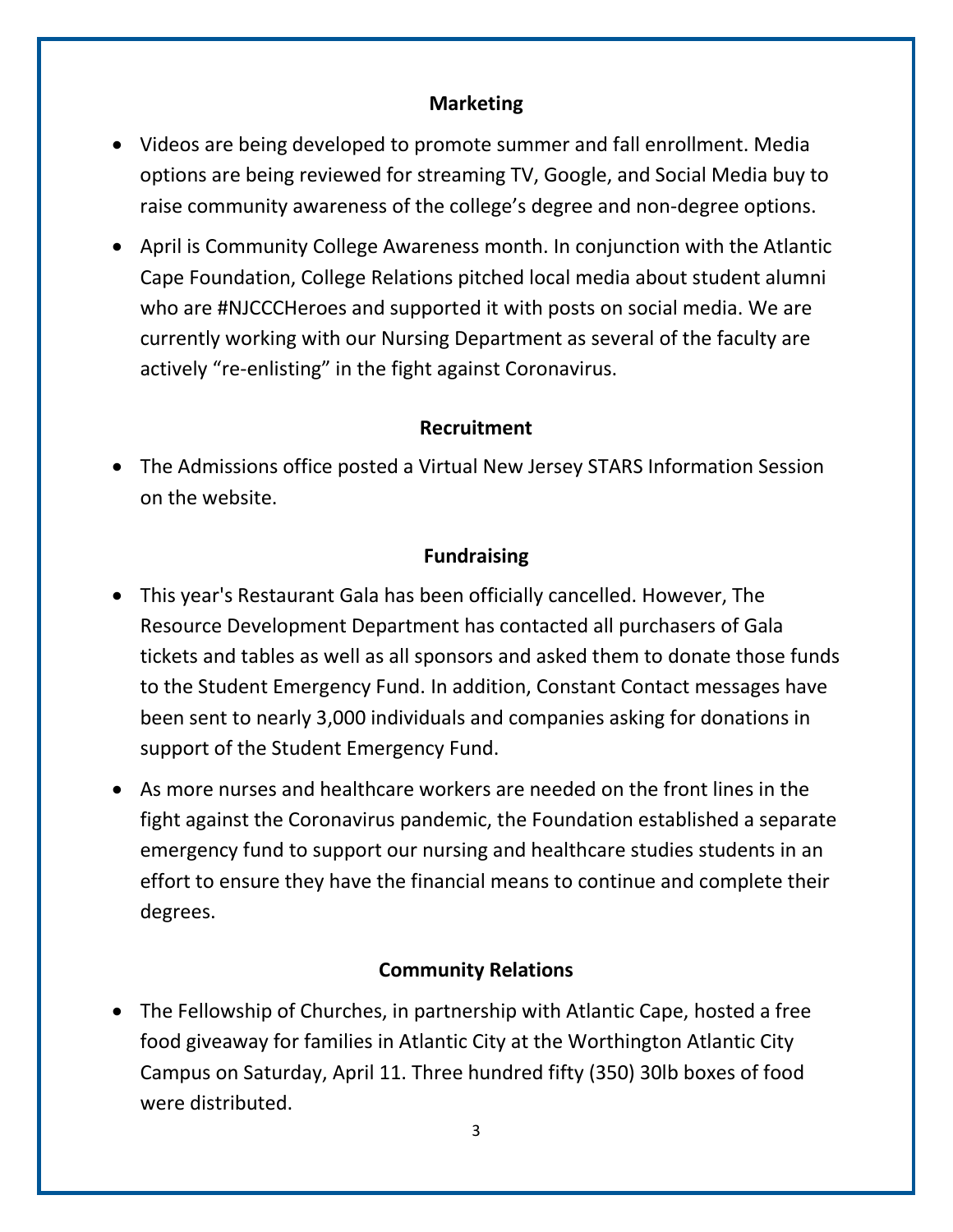- On Tuesday, April 21, Atlantic Cape supported the Hispanic Association of Atlantic County (HAAC) on their first of two food distributions in Atlantic City at the Boys and Girls Club of Atlantic City Chelsea Club Unit site. Victor Moreno, Community Outreach Manager, wrote and obtained a \$40,000 grant for the Hispanic Association from the Casino Reinvestment Development Authority (CRDA) to make this project possible. The first distribution gave 500 families basic food necessities. The total goal is to feed 1,000 local families, in addition to distributing 500 \$30.00 food vouchers redeemable at local grocery stores. Atlantic Cape donated 500 reusable grocery bags. The next distribution is scheduled for Saturday, May 2, 2020 at our Lady Star of the Sea Church, with a goal of feeding another 500 families.
- In support of our nursing and healthcare alumni, trays cookies were delivered to local area hospitals on behalf of the Atlantic Cape Alumni Association. AtlantiCare's Mainland and Atlantic City Hospitals, Shore Medical Center in Somers Point, and Cape Regional Medical Center all received cookies. Roseann Kobialka, AVP Organizational Development at AtlantiCare, Atlantic Cape Alumna and Foundation Board member said, *"On behalf of all of us at AtlantiCare, please know that kind gestures like these really lighten the stress and anxiety a bit!"*
- Atlantic Cape donated several boxes of gloves to the Hamilton Township Police Department. The gloves will be distributed to their patrol officers to help continue to keep them safe during the pandemic.
- Atlantic Cape donated over 45 pounds of food from our perishable storeroom to the Community Food Bank in Egg Harbor Township.
- The contents of the Cape May County Campus food pantry were donated to churches affiliated with the Cape May County Coalition for a Safe Community. Atlantic Cape staff helped box, bag, and load the food into trucks.

#### **Student Accomplishments**

• Annually, the New Jersey Council of County Colleges (NJCCC) organizes the *New Jersey Community College Scholars Celebration*, which honors the outstanding academic achievements of the top community college students in